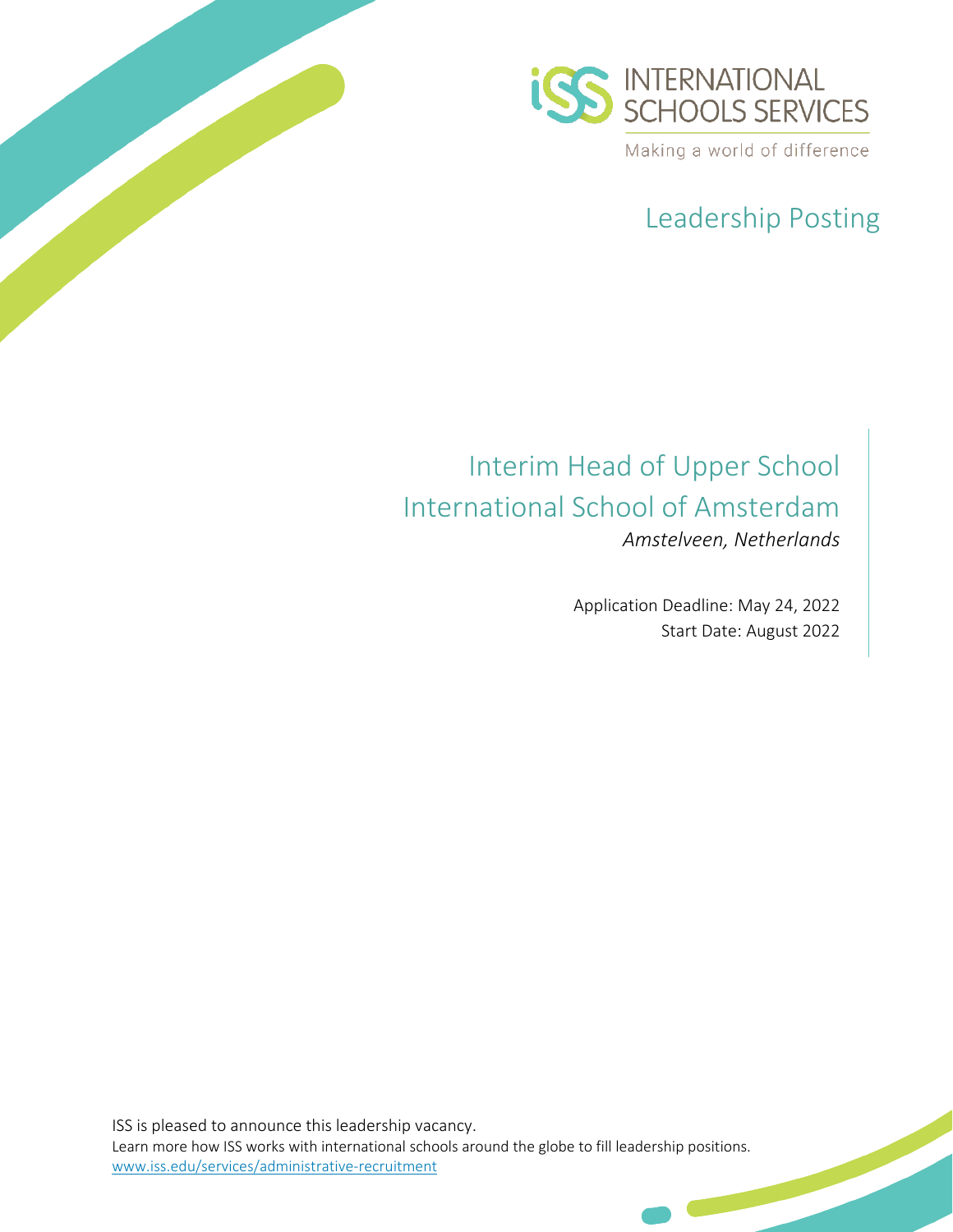# The International School of **Amsterdam**

**The International School of Amsterdam (http://www.isa.nl) seeks an Interim Head of the Upper School (Grades 6 -12) for August 2022.**

Founded in 1964, ISA has grown to an enrollment of approximately 1,200, from Nursery to Grade 12. The Upper School, including Grades 6-12, has an enrollment of 744 and a faculty and staff of 125. ISA is accredited by the Council of International Schools (CIS) and the New England Association of Schools and Colleges and is authorized by the International Baccalaureate Organization. In fact, ISA enjoys a long history with the IB, being the first school authorised to deliver the PYP programme alongside the MYP and DP. ISA takes pride in its tradition of educating young people to be successful and constructive participants in the world.

Committed to teaching for international understanding, ISA seeks to provide the highest possible quality international educational programme, challenging students to realize their potential within a safe and supportive school environment. The culture of the school is built around the appreciation and celebration of cultural diversity in an environment that encourages open and effective communication. Students and teachers at ISA are actively involved in the school, local and global communities.

#### **The position**

Reporting to the Director, the Head of the Upper School is the educational/learning leader, engaging the Upper School faculty and staff in a collaborative focus on student learning, and bringing our mission statement to life in the Upper School. Combining strong management skills with the role of the educational/learning leader of the Upper School, the Head is responsible for maintaining a safe, positive, nurturing learning environment for students, faculty, and staff; the implementation of our guaranteed, viable written curriculum; and the fulfilment of school-wide and divisional goals and action plans. To ensure our written curriculum is viable and guaranteed, the Head of Upper School works closely with the Head of Lower School to ensure program alignment and consistency of experience for our students as they journey along the continuum of IB programmes: PYP, MYP, and DP.

Additionally, the Head of Upper School is an essential contributor to the strategic decision making of the school, and will actively engage in the leadership, supervision of instruction and the day-to-day operations of the Upper School, including the academic and co-curricular programmes, scheduling, student support services, discipline, college counseling, faculty recruitment and professional development, parent communications, office and budget management.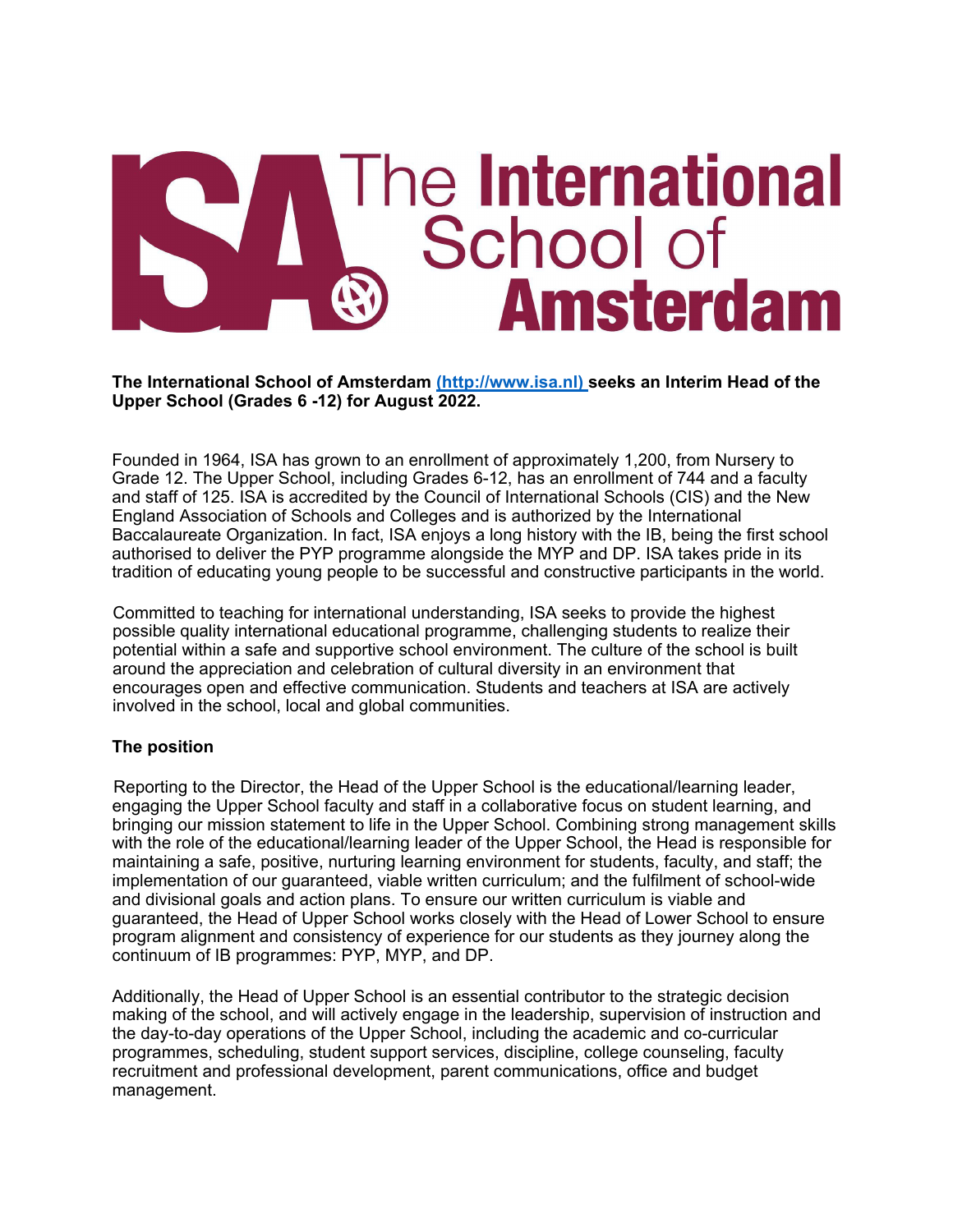The Head of the Upper School will have the following key objectives for the upcoming academic year: 2022/2023

Continued implementation of a strategic change program including review and implementation of workflow and processes, scheduling, and organisational structure. This also includes continuing the work already started to set clear expectations and parameters in communications with the ISA community.

#### **Key knowledge, skills and experience**

The successful candidate will ideally have demonstrated the following achievements and competencies:

- Prior and successful experience as a Head (Principal) or Assistant Head, in an international school environment
- Demonstrated ability in managing strategic change
- Expertise in manpower rationalization
- Strong communication and diplomacy skills with parents and other stakeholders
- Proven and demonstrable management skills, a proactive approach to problem solving and the ability and experience to inspire and lead others
- The ability to create and sustain a positive collaborative culture
- A commitment to international mindedness
- Graduate Studies in educational leadership/school administration
- Experience with the IB Middle Years and Diploma Programmes
- Expertise in master scheduling
- Exceptional speaking and writing skills
- The ability to make difficult decisions and communicate those decisions empathetically and effectively
- A deep understanding of the unique and differentiated needs and styles of adolescent learners
- Strong skills in classroom observation, providing constructive feedback and teacher evaluation processes
- A deep understanding of the roles of technology with teaching, learning and assessment
- Patience, listening skills, understanding, empathy and a good sense of humor.

#### **Particulars of the search**

Candidates interested in and qualified for this position should submit the following to execsearch@iss.edu in one document, in pdf format:

- A cover letter, stating the reasons for interest in the position
- A current resume/CV
- Statement of Philosophy on Learning
- Statement of Leadership Philosophy
- Copy of Professional Licensure or Certification
- List of at least three professional references, preferably from individuals who have served in a supervisory role, with titles and contact information